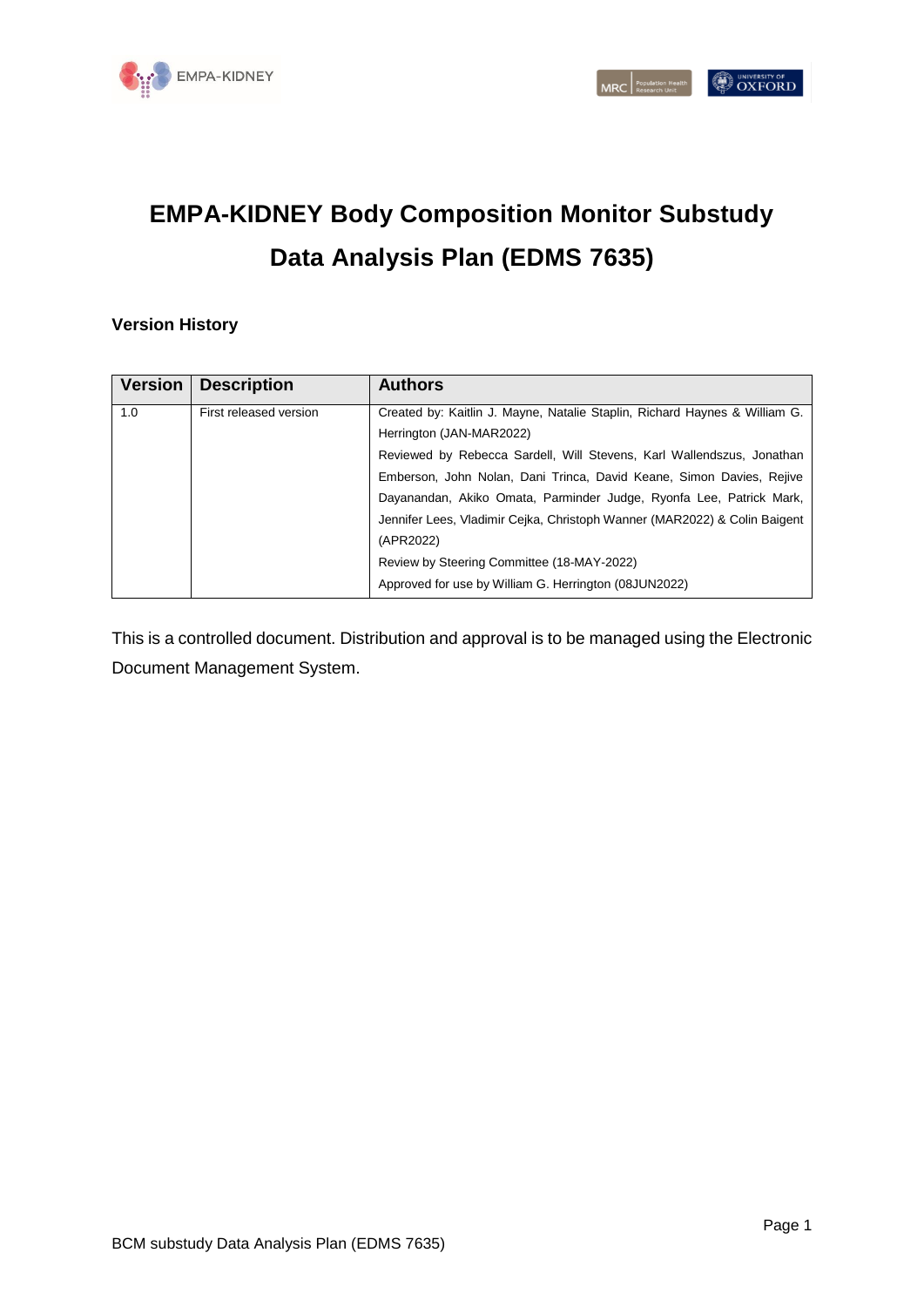

 $\begin{array}{|c|c|} \hline \textbf{MRC} & \textbf{Population Health} \\ \hline \textbf{MRC} & \textbf{Research Unit} \\ \hline \end{array}$ 

# **OXFORD**

# **TABLE OF CONTENTS**

| <b>Contents</b> |                                                                   |  |
|-----------------|-------------------------------------------------------------------|--|
| 1               |                                                                   |  |
| 2               |                                                                   |  |
| 3               |                                                                   |  |
| 4               |                                                                   |  |
| 5               |                                                                   |  |
| 6               |                                                                   |  |
| 6.1             |                                                                   |  |
| 6.2             |                                                                   |  |
| 6.3             |                                                                   |  |
| 6.4             |                                                                   |  |
| 6.5             | Tertiary randomized assessments including subgroup analyses 9     |  |
| 6.6             |                                                                   |  |
| $\overline{7}$  |                                                                   |  |
| 7.1             |                                                                   |  |
| 7.2             |                                                                   |  |
| 7.2.1           |                                                                   |  |
| 7.2.2           | Assessment for key secondary randomized assessment 12             |  |
| 7.2.3           |                                                                   |  |
| 7.2.4           | Tertiary randomized assessments including subgroup analyses 12    |  |
| 8               | APPENDIX: DEFINITION OF VALID BCM MEASUREMENTS AND DATA HANDLING  |  |
| 8.1             |                                                                   |  |
| 8.2             |                                                                   |  |
| 8.2.1           |                                                                   |  |
| 8.2.2           | Multiple valid BCM measurements within a Follow-up window 14      |  |
| 8.2.3           | Multiple measurements at different visits on a single BCM card 14 |  |
| 8.3             |                                                                   |  |
|                 |                                                                   |  |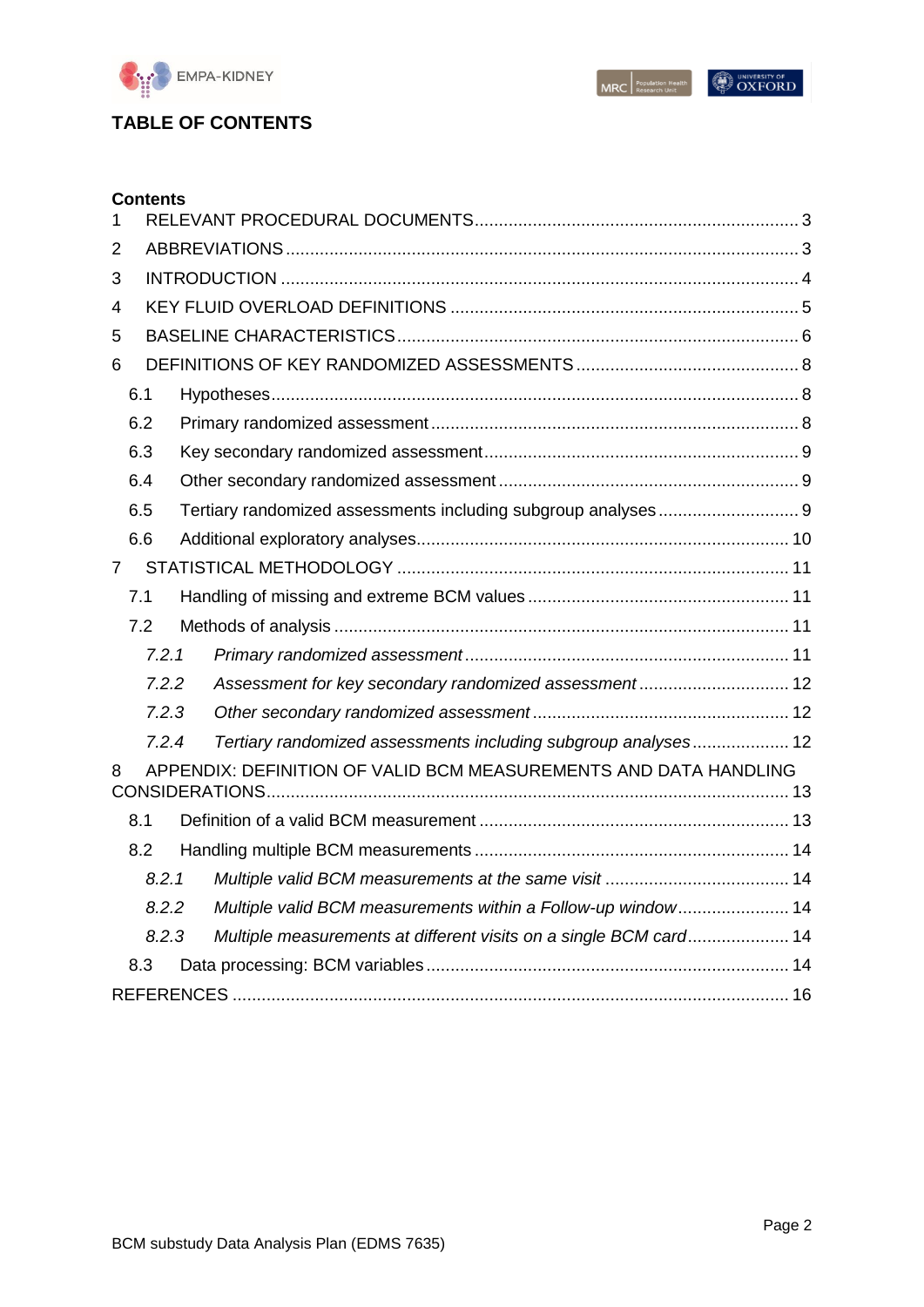

## <span id="page-2-0"></span>**1 RELEVANT PROCEDURAL DOCUMENTS**

| <b>Document title</b>                                       | <b>EDMS#</b> |
|-------------------------------------------------------------|--------------|
| <b>EMPA-KIDNEY Protocol</b>                                 | 5434         |
| <b>EMPA-KIDNEY BCM Substudy Protocol Supplement</b>         | 6251         |
| <b>EMPA-KIDNEY Data Analysis Plan (SOP11)</b>               | 6290         |
| EMPA-KIDNEY BCM datacard download IOP                       | 6433         |
| <b>EMPA-KIDNEY Leeds BCM Card Data Transfer for Outcome</b> | 7248         |
| <b>Derivation</b>                                           |              |
| <b>EMPA-KIDNEY BCM kit leaflet</b>                          | 6240         |

### <span id="page-2-1"></span>**2 ABBREVIATIONS**

| <b>Abbreviation</b> | <b>Definition</b>                                  |
|---------------------|----------------------------------------------------|
| <b>ACR</b>          | Albumin-to-creatinine ratio                        |
| <b>ATM</b>          | Adipose tissue mass                                |
| <b>BCM</b>          | Body composition monitor                           |
| <b>BMI</b>          | Body mass index                                    |
| <b>CKD-EPI</b>      | Chronic Kidney Disease Epidemiology Collaboration  |
| DPP-4               | Dipeptidyl peptidase-4                             |
| <b>ECW</b>          | <b>Extracellular water</b>                         |
| <b>EDMS</b>         | Electronic document management system              |
| eGFR                | Estimated glomerular filtration rate               |
| <b>FTI</b>          | Fat tissue index                                   |
| GLP-1               | Glucagon-like peptide-1                            |
| HbA1c               | Glycosylated haemoglobin                           |
| $\overline{ICW}$    | Intracellular water                                |
| LTI                 | Lean tissue index                                  |
| <b>LTM</b>          | Lean tissue mass                                   |
| <b>MMRM</b>         | Mixed model repeated measures                      |
| NT-proBNP           | N-terminus prohormone of brain natriuretic peptide |
| <b>RAS</b>          | Renin-angiotensin system                           |
| <b>SOP</b>          | Standard operating procedure                       |
| <b>TBW</b>          | Total body water                                   |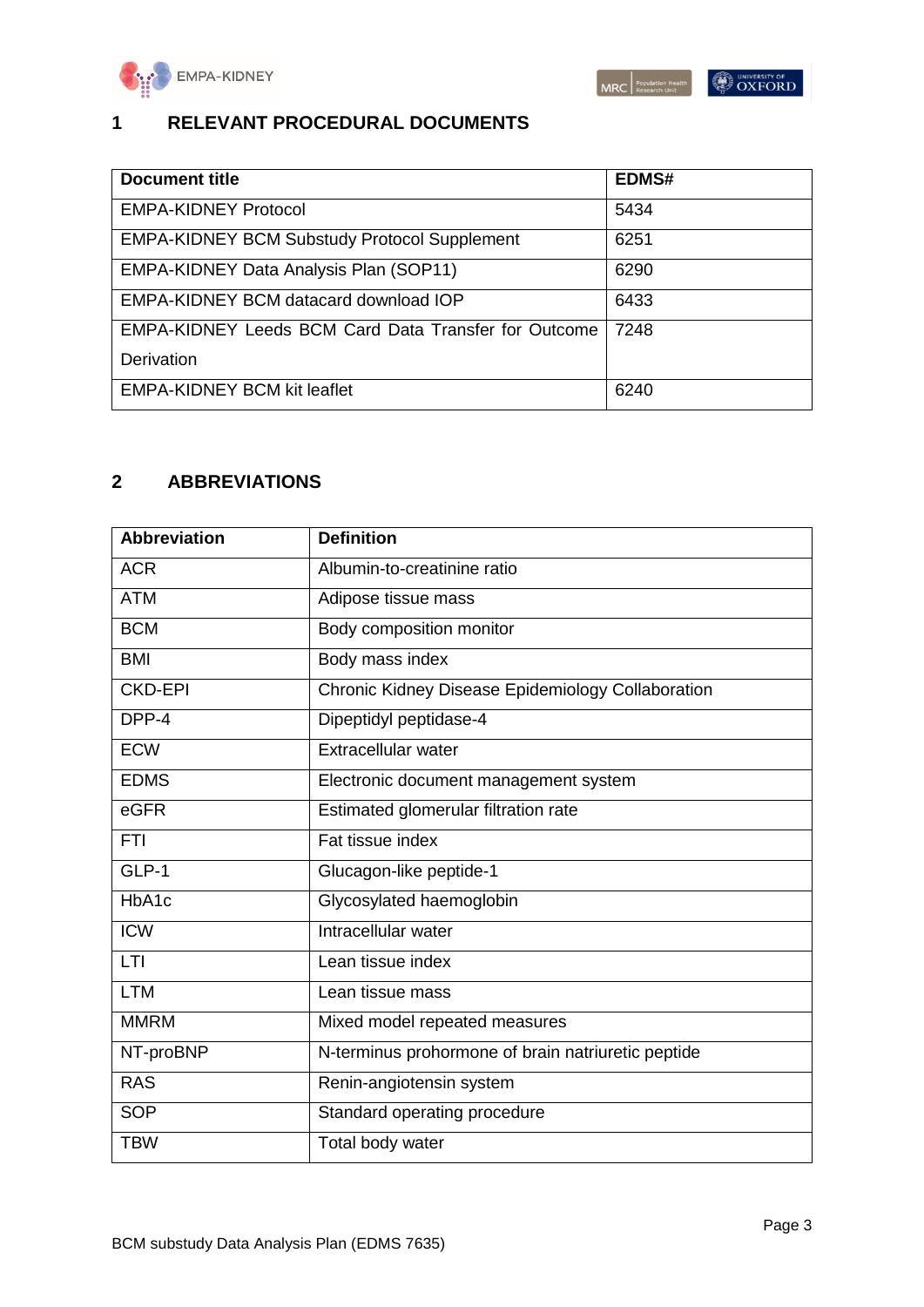

**OXFORD** 

#### <span id="page-3-0"></span>**3 INTRODUCTION**

This document provides a Data Analysis Plan for the EMPA-KIDNEY substudy, which has measured body composition of a subset of approximately 650 EMPA-KIDNEY participants recruited from the UK and Germany using bioimpedenace spectroscopy on a body composition monitor (BCM). An outline BCM data analysis plan was provided in the BCM substudy's Protocol Supplement (EDMS#6251). The purpose of this BCM Data Analysis Plan is to define, before unblinding of the treatment allocation, detail of pre-specified randomized analyses to be presented in initial publication(s) of the substudy. The nature of all analyses (randomized or observational) including those related to subsequent publications and exploratory analyses cannot be specified in detail but, where appropriate, a general analytical approach is set out. Approaches, wherever possible, will follow those set out in EMPA-KIDNEY's main data analysis plan (SOP11; EDMS#6290).

Note: this pre-specified Data Analysis Plan re-orders the priority of some of the assessments set out in the BCM substudy Protocol Supplement (EDMS#6251). Certain assessments have been moved from secondary to tertiary assessments, and a new key secondary assessment introduced. This follows a more detailed review of data whilst compiling this plan. This prespecified Data Analysis Plan therefore supersedes the proposed assessments set out in the Protocol Supplement and prevails in the event of any discrepancies between the two documents. In addition to the pre-specified comparisons, other post-hoc analyses may be performed with due allowance for their exploratory and, perhaps, data-dependent nature.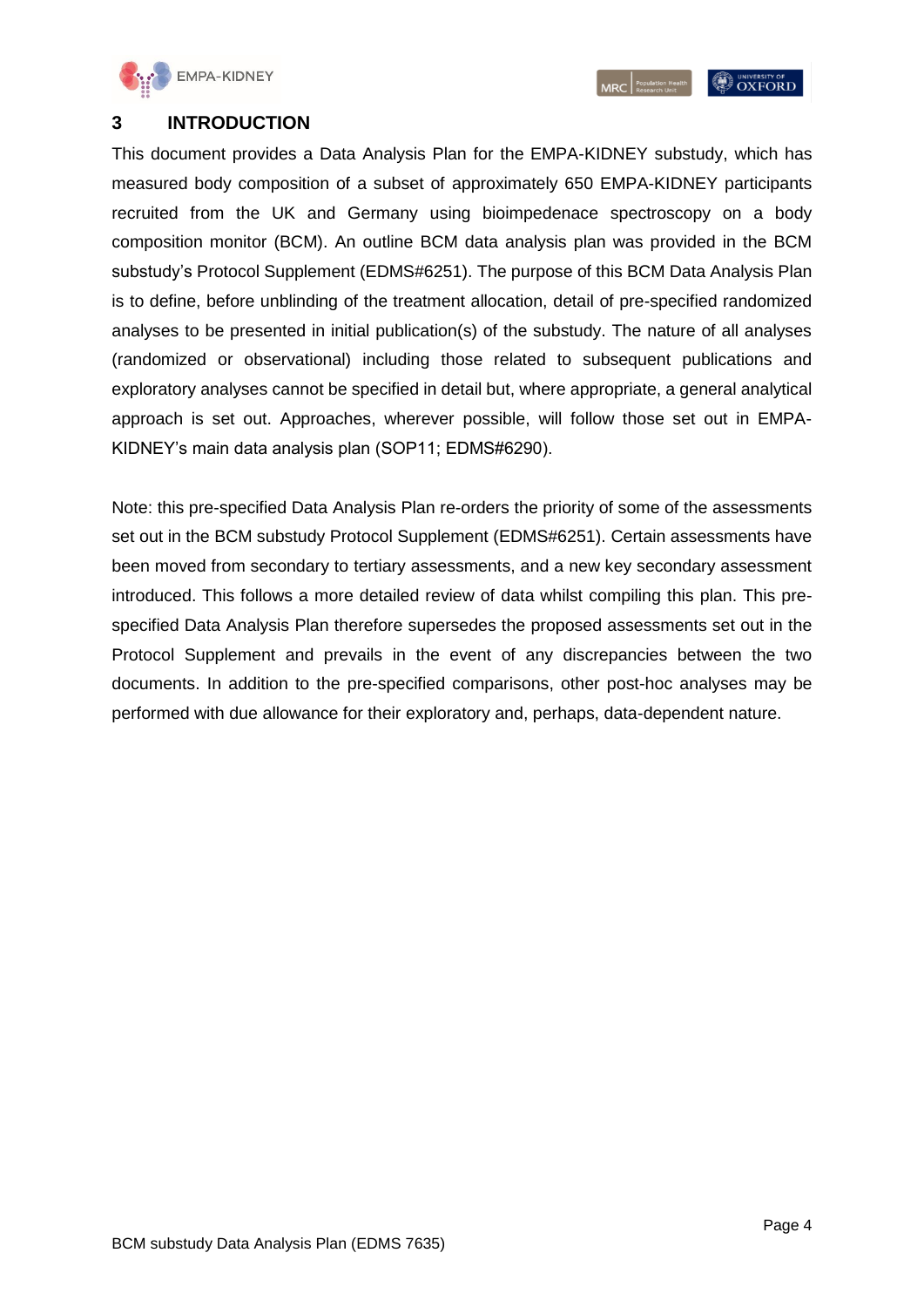

#### <span id="page-4-0"></span>**4 KEY FLUID OVERLOAD DEFINITIONS**

There is no standard nomenclature for BCM-derived fluid overload parameters in existing literature, with a range of terminology and threshold values to infer clinical significance employed. We have used the following approach to report the EMPA-KIDNEY BCM substudy.

| <b>Terminology</b>             |          | <b>Definition</b>                                                                                                                                                                                                                                                                      |  |
|--------------------------------|----------|----------------------------------------------------------------------------------------------------------------------------------------------------------------------------------------------------------------------------------------------------------------------------------------|--|
| <b>Fluid Overload</b>          |          | Overhydration in litres, computed as the difference between expected<br>(based upon weight and body composition) versus measured<br>extracellular water (ECW) volume (1), with positive values<br>representing excess fluid.<br>Fluid Overload = $ECW_{measured}$ - $ECW_{expected}$ . |  |
| <b>Relative Fluid Overload</b> |          | Overhydration index <sup>*</sup> relative to measured ECW volume, expressed as<br>a percentage (2).<br>Relative Fluid Overload = Fluid Overload $\div$ ECW measured.                                                                                                                   |  |
| Clinically<br>Significant      | Moderate | Relative Fluid Overload >7% to $\leq 15\%$ [where 7% reflects the 90 <sup>th</sup><br>percentile in a healthy reference population and is approximately<br>equivalent to absolute Fluid Overload of +1.1L (3)].                                                                        |  |
| <b>Fluid Overload</b>          | Severe   | Relative Fluid Overload >15% [which represents the highest quartile in<br>a haemodialysis reference population (1, 2); approximately equivalent<br>to absolute Fluid Overload of +2.5L (2-5)].                                                                                         |  |

*\*Although scientific literature has used the term "overhydration index" to refer to both absolute Fluid Overload in litres and Relative Fluid Overload (6, 7), we consider it to most accurately describe overhydration indexed to ECW.*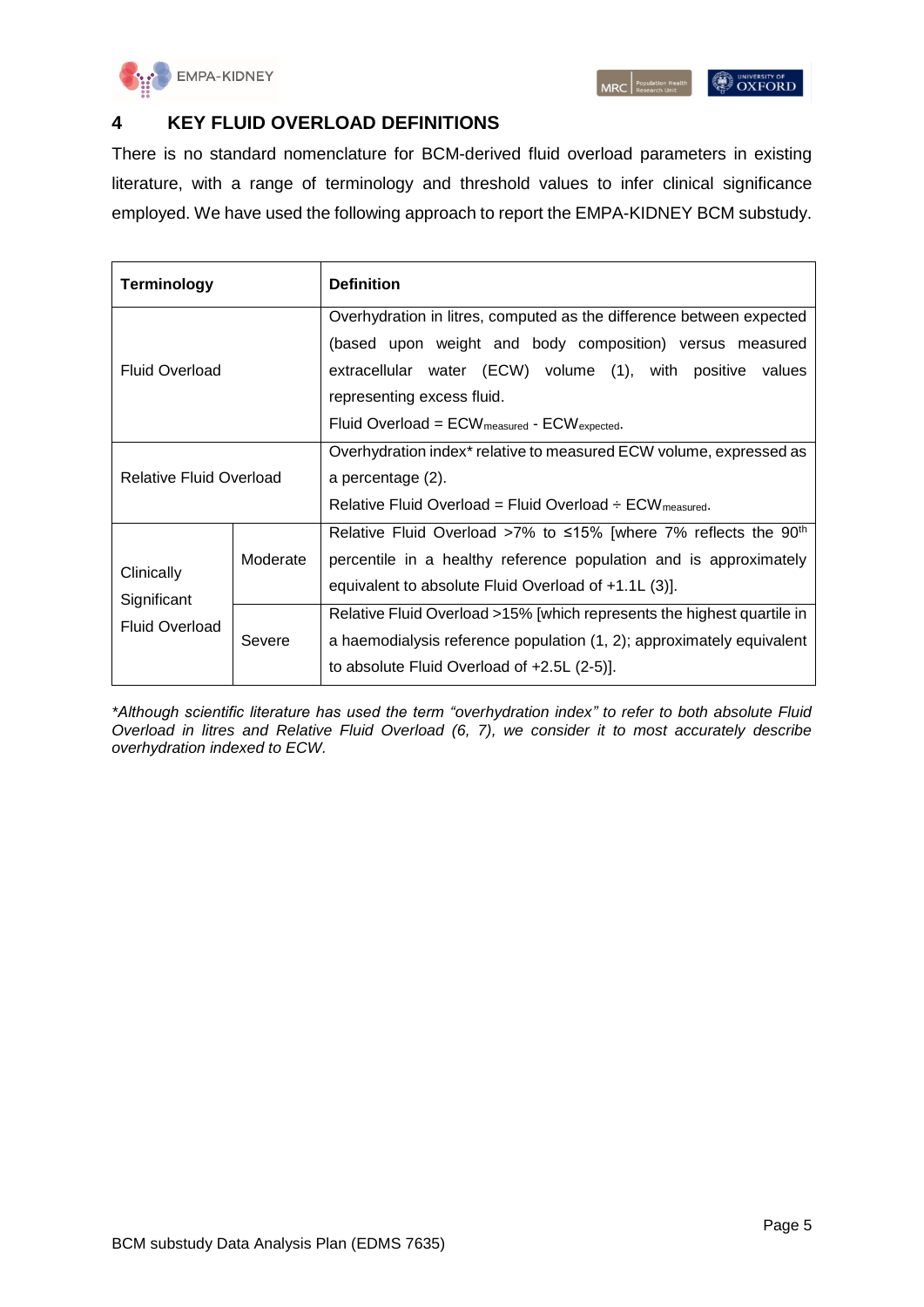

#### <span id="page-5-0"></span>**5 BASELINE CHARACTERISTICS**

In order to assess balance of baseline characteristics between randomized arms of BCM substudy, the following variables recorded at Randomization (or at Screening) will be presented for each of the empagliflozin and placebo groups. All participants with at least one valid BCM measurement will be included, with missing baseline BCM values imputed using methods set out in [section 7.1.](#page-10-1)

Note that these are a subset of the characteristics pre-specified in the main Data Analysis Plan (SOP11; EDMS#6290) plus other measures of anthropometry and BCM measurement variables. Categories will be consistent with those from the main trial publications or subgroup analyses:

- a. History of prior disease:
	- i. Diabetes mellitus (presence *vs* absence);
	- ii. Self-reported heart failure (presence *vs* absence);
	- iii. Primary renal diagnosis (diabetic kidney disease, hypertensive/renovascular disease, glomerular disease, other or unknown<sup>1</sup>)
- b. Patient characteristics;
	- i. Age (continuous and categorised:  $<60$ ;  $\geq 60$   $<70$ ;  $\geq 70$  years);
	- ii. Sex (male *vs* female);
	- iii. Race (White, Black/African American, South Asian, Southeast Asian, Mixed or Other);
	- iv. Smoking status (ever smoked regularly at Randomization, yes *vs* no);
	- v. Weight in kg\*;
	- vi. Body mass index (BMI) (continuous and categorised: <25; ≥25 <30; ≥30  $kg/m<sup>2</sup>)$ ;
	- vii. Waist-to-hip ratio\*;
	- viii. Extracelllular water (ECW) in litres\*;
	- ix. Intracellular water (ICW) in litres\*;
	- x. Fluid Overload in litres\*;
	- xi. Relative Fluid Overload (%)\*;
	- xii. Clinically Significant Fluid Overload (%, presence *vs* absence)\*;
		- **Moderate**

-

<sup>1</sup> Other includes tubulointerstitial disease, familial/hereditary nephropathies, other systemic disorders and miscellaneous renal disorders. Glomerular disease is subcategorised as follows: focal segmental glomerulosclerosis, IgA nephropathy, membranous nephropathy, minimal change disease and other glomerular disease.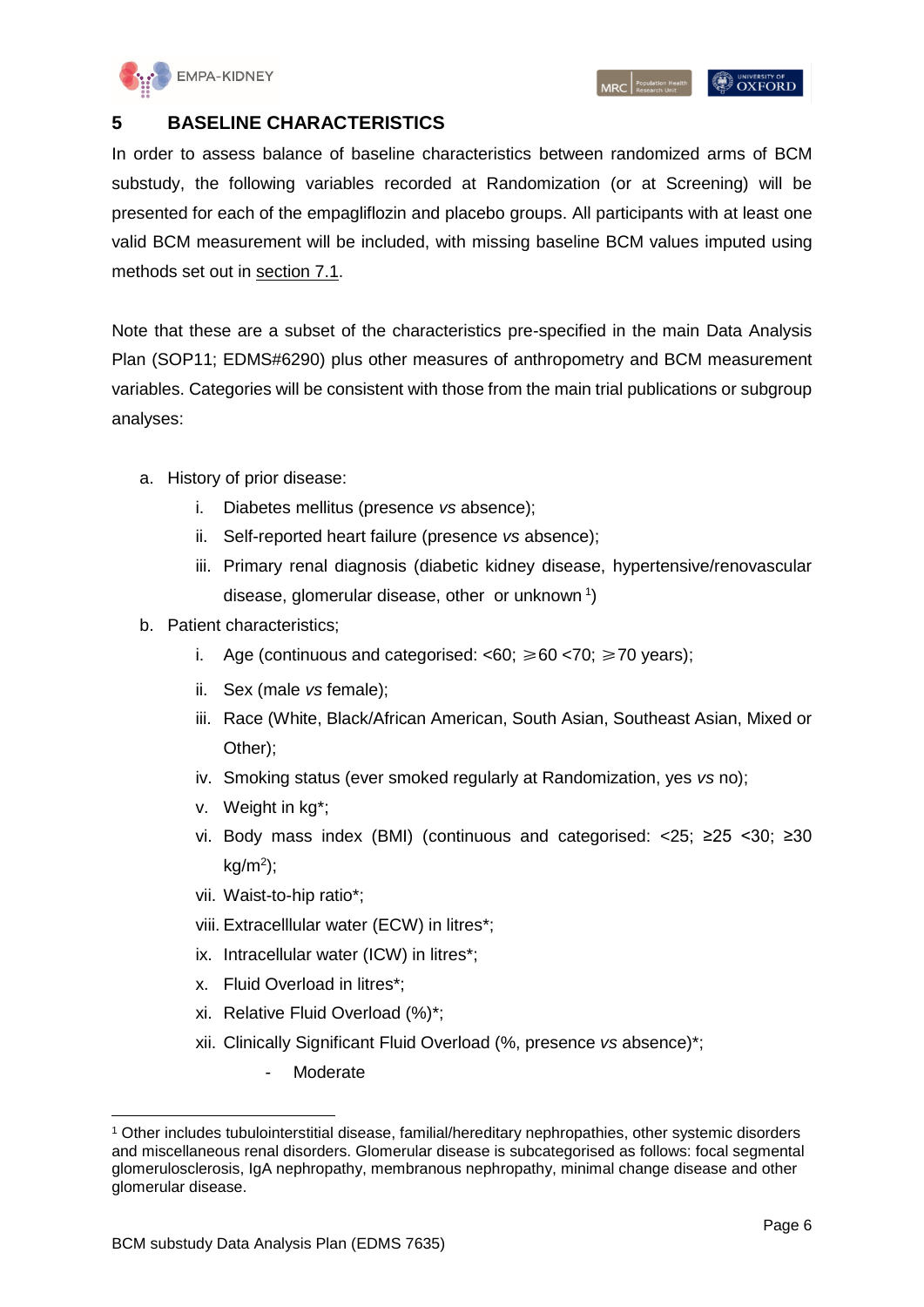

- Severe (see [section 4](#page-4-0) for definitions)
- xiii. Lean tissue index (LTI) (lean tissue mass [LTM] indexed to height) \*;
- xiv.Fat tissue index (FTI) (adipose tissue mass [ATM] indexed to height) \*;
- xv. Systolic blood pressure (continuous and categorised: <130; ≥130 <145; ≥145 mmHg);
- xvi. Diastolic blood pressure (continuous and categorised: <75; ≥75 <85; ≥85 mmHg);
- c. Laboratory values at Randomization:
	- a. CKD-EPI estimated glomerular filtration rate (eGFR) (continuous and categorised: <30, ≥30 <45, ≥45 mL/min/1.73m<sup>2</sup> estimated from central enzymatic creatinine [or local creatinine where central value unavailable])
	- b. Urinary albumin:creatinine ratio (ACR): (continuous and categorised: <30, ≥30 ≤300, >300 mg/g)
	- c. Glycosylated haemoglobin (HbA1c) (continuous and categorised: <39 [normoglycaemia], ≥39<48 [pre-diabetes], ≥48<75 [well-controlled diabetes], ≥75 [poor glycaemic control] mmol/mol, or missing
	- d. N-terminus prohormone of brain natriuretic peptide (NT-proBNP) (continuous and categorised: <110, ≥110 <330, ≥330 ng/L)
	- e. Haematocrit (continuous and categorised: <37%; ≥37% <41%; ≥41%)
- d. Medication use at randomization:
	- i. RAS inhibition (yes *vs* no);
	- ii. Diuretics (yes *vs* no, and analyses by type [loop *vs* thiazide *vs* mineralocorticoid receptor antagonist *vs* other potassium-sparing].
	- iii. Antidiabetic medications (yes *vs* no, and analyses by type [biguanide *vs* sulphonylurea *vs* insulin *vs* DPP-4 inhibitor *vs* GLP-1 agonist *vs* other]

\* continuous and categorized into approximate thirds of the distribution.

In general, baseline characteristics presented in publications will include all those listed above, with those provided in main versus subsidiary tables selected based upon relevance to the publication. For continuous variables, mean (standard deviation) will be presented unless the variable has a skewed distribution, in which case median (interquartile range) will be used. For all categorical variables, the number and percentage of participants in the category will be presented. All possible categories will be displayed, zero-filled where necessary, the category 'missing' will only be displayed (e.g. in footnotes) if there are actually missing values.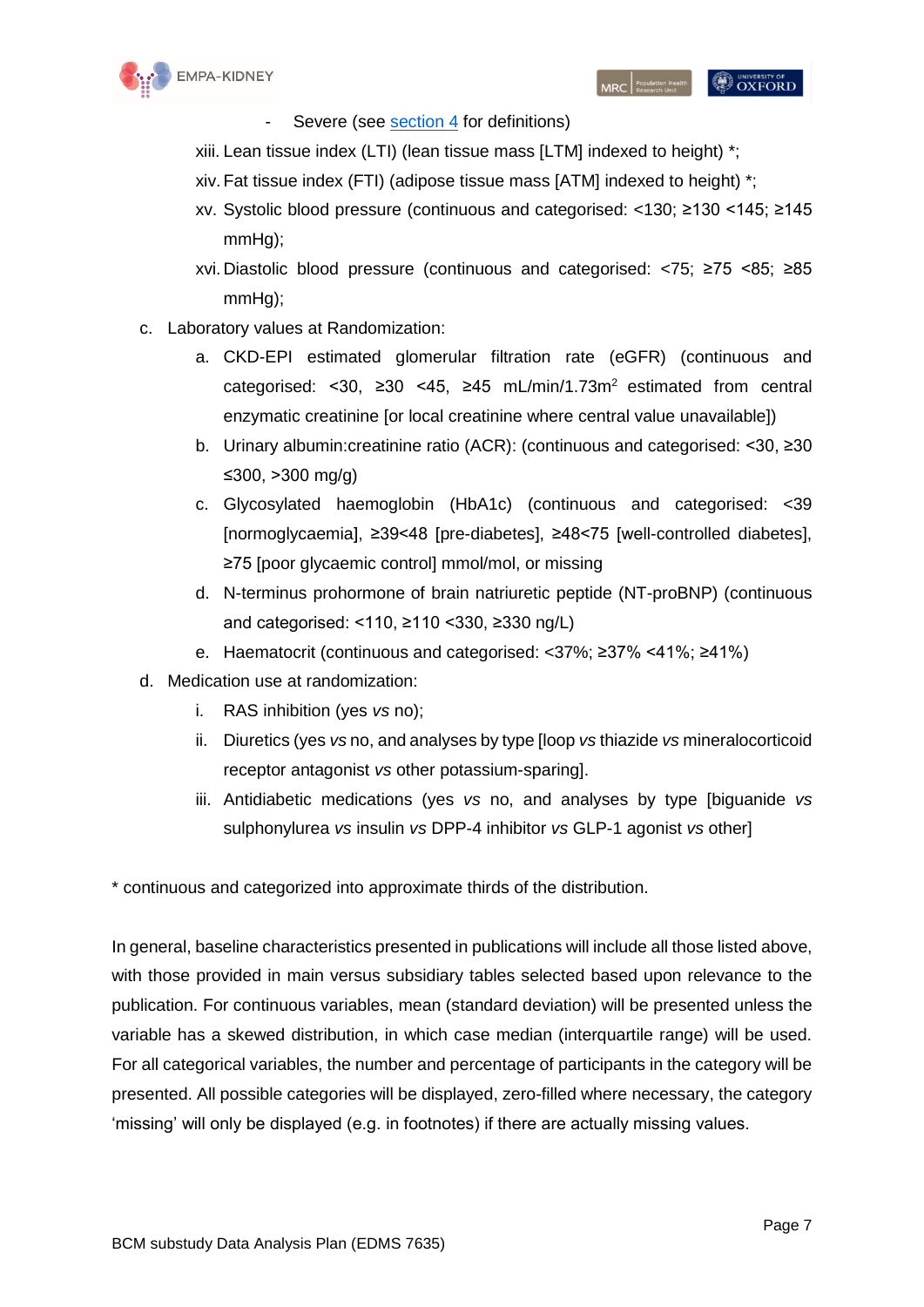

#### <span id="page-7-0"></span>**6 DEFINITIONS OF KEY RANDOMIZED ASSESSMENTS**

BCM measurements were specified to be performed at Randomization, 2 and 18 months of Follow-up Visits (EDMS#6251). At these visits, weight, waist circumference, and hip circumference were measured together with blood and urine for central analysis and storage. The COVID-19 pandemic caused a substantial proportion of face-to-face Follow-up Visits to be delayed, however BCM measurements were permitted at later attended Follow-up Visit appointments, as outlined in the table below. Unless otherwise specified, all analyses will involve an intention-to-treat comparison among all randomized participants with at least one valid BCM measurement during Follow-up of the effects of allocation to empagliflozin versus placebo during the scheduled treatment period (i.e. all participants will be included irrespective of whether they take none, some or all of their allocated treatment) (8-10). Handling of missing valid BCM measurements is described in [section 7.1.](#page-10-1)

|        | Trial visit   Follow-up month | Follow-up period             | Ideal Follow-up day |
|--------|-------------------------------|------------------------------|---------------------|
| number |                               |                              |                     |
|        |                               | $\geq$ 30, <400 days         | 60 days             |
|        | 18                            | ≥400<br>until Final<br>days, | 540 days            |
|        |                               | Follow-up*                   |                     |

**Scheduled Follow-up Visits relative to the Randomization Visit date**

\* Assume **<**680 days for maximum window for purposes of calculating weighting.

#### <span id="page-7-1"></span>**6.1 Hypotheses**

For all statistical tests (other than tests for heterogeneity or trend), the null hypothesis will be that the effect of allocation to empagliflozin on the parameter of interest (e.g. Fluid Overload) in the target population is the same as the effect of allocation to placebo (and hence the alternative hypothesis will be that the effect of allocation to empagliflozin is not the same as the effect of allocation to placebo).

#### <span id="page-7-2"></span>**6.2 Primary randomized assessment**

The primary assessment will be the effect of allocation to empagliflozin on mean absolute Fluid Overload in litres. Effects on Relative Fluid Overload (overhydration indexed to ECW, expressed as a percentage) will be presented alongside. Effects will be averaged over the two Follow-up time points (with weights proportional to the amount of time between visits, see [section 7.2.1\)](#page-10-3), adjusted for Randomization Fluid Overload values. The details of analysis methods for the primary assessment are described in [section 7.2.1.](#page-10-3)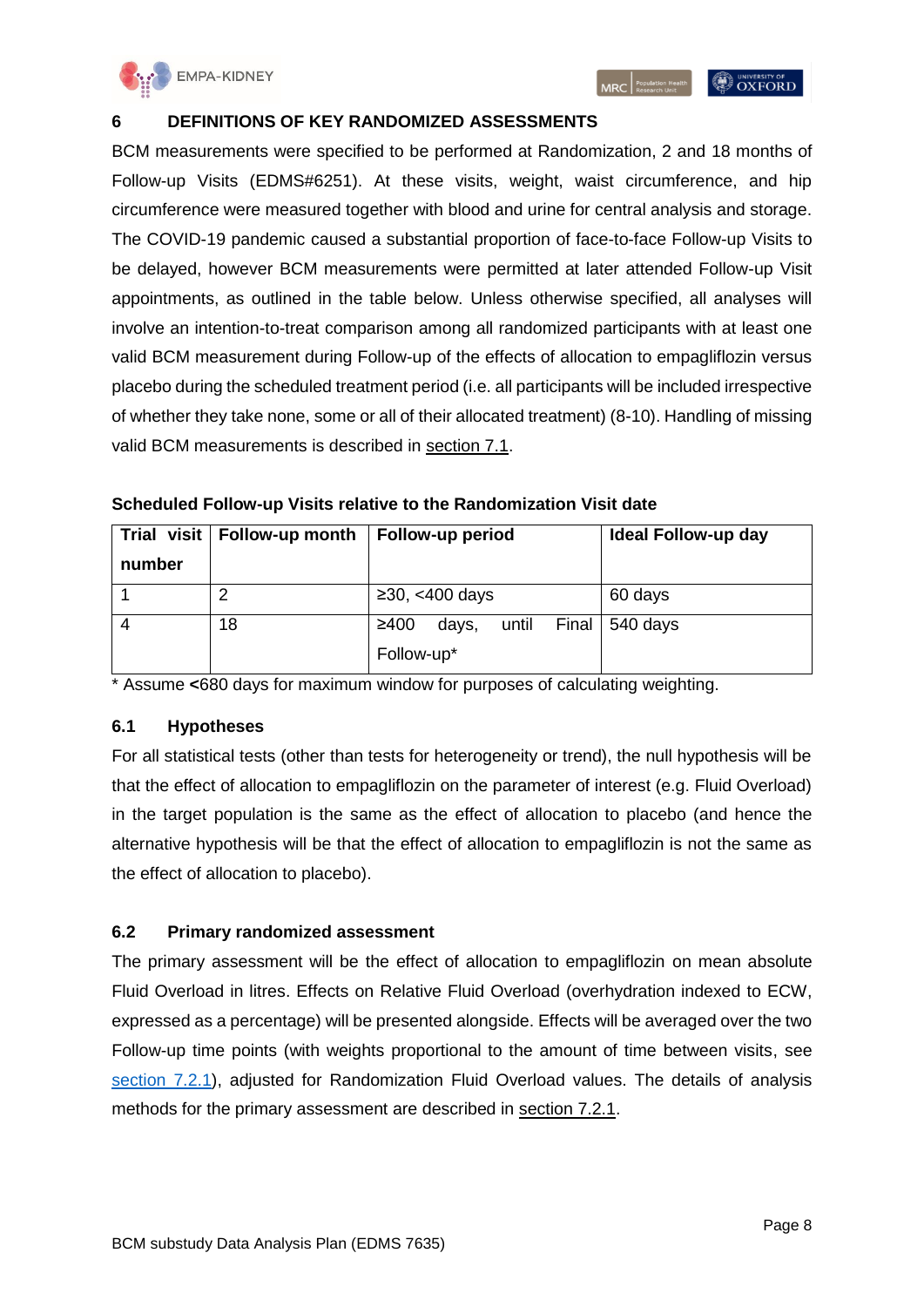

#### <span id="page-8-0"></span>**6.3 Key secondary randomized assessment**

The key secondary composite outcome combines clinical outcome data with BCM measurements. Important data on fluid overload captured by BCM measurements is missed when remote Follow-up visits are necessary (e.g. as a result of the COVID-19 pandemic) or after death, so the composite outcome serves to capture all recorded data on fluid overload and its clinical consequences (whether measured by BCM or reflected in reported adverse events). The key secondary assessment is time-to-first development or worsening of Clinically Significant Fluid Overload. The composite outcome is defined as:

- Death from Heart Failure;
- Hospitalization for Heart Failure (as defined for the main trial analyses in SOP11; EDMS#6290); or
- Development of moderate Clinically Significant Fluid Overload (defined as >7% to ≤15% Relative Fluid Overload) among those without any Clinically Significant Fluid Overload at baseline; or
- Development of severe Clinically Significant Fluid Overload (defined as >15% Relative Fluid Overload) among those without this outcome at baseline.

The analysis method is described in [section 7.2.2.](#page-11-0)

#### <span id="page-8-1"></span>**6.4 Other secondary randomized assessment**

The other secondary assessment is to test whether the effects of empagliflozin 10mg versus matching placebo on Fluid Overload vary with time – in addition to the primary randomized assessment, analyses will be presented for the separate early (2-month) versus late (18 month) time points. The analysis method is described in [section 7.2.3.](#page-11-1)

#### <span id="page-8-2"></span>**6.5 Tertiary randomized assessments including subgroup analyses**

Tertiary assessments include:

i. Whether any effects of empagliflozin 10mg versus matching placebo are modified by baseline factors listed in [section 5](#page-5-0) for the primary assessment (absolute Fluid Overload). Subgroups based on sex, diabetes status, NT-proBNP, and eGFR will be the key subgroups and will be emphasised in presentation and interpretation. The sensitivity of subgroup assessments to indexing to ECW will be assessed by repeating subgroup analyses for the outcome of Relative Fluid Overload.

ii. The effects of empagliflozin 10mg versus matching placebo overall, and also early versus later during follow-up on: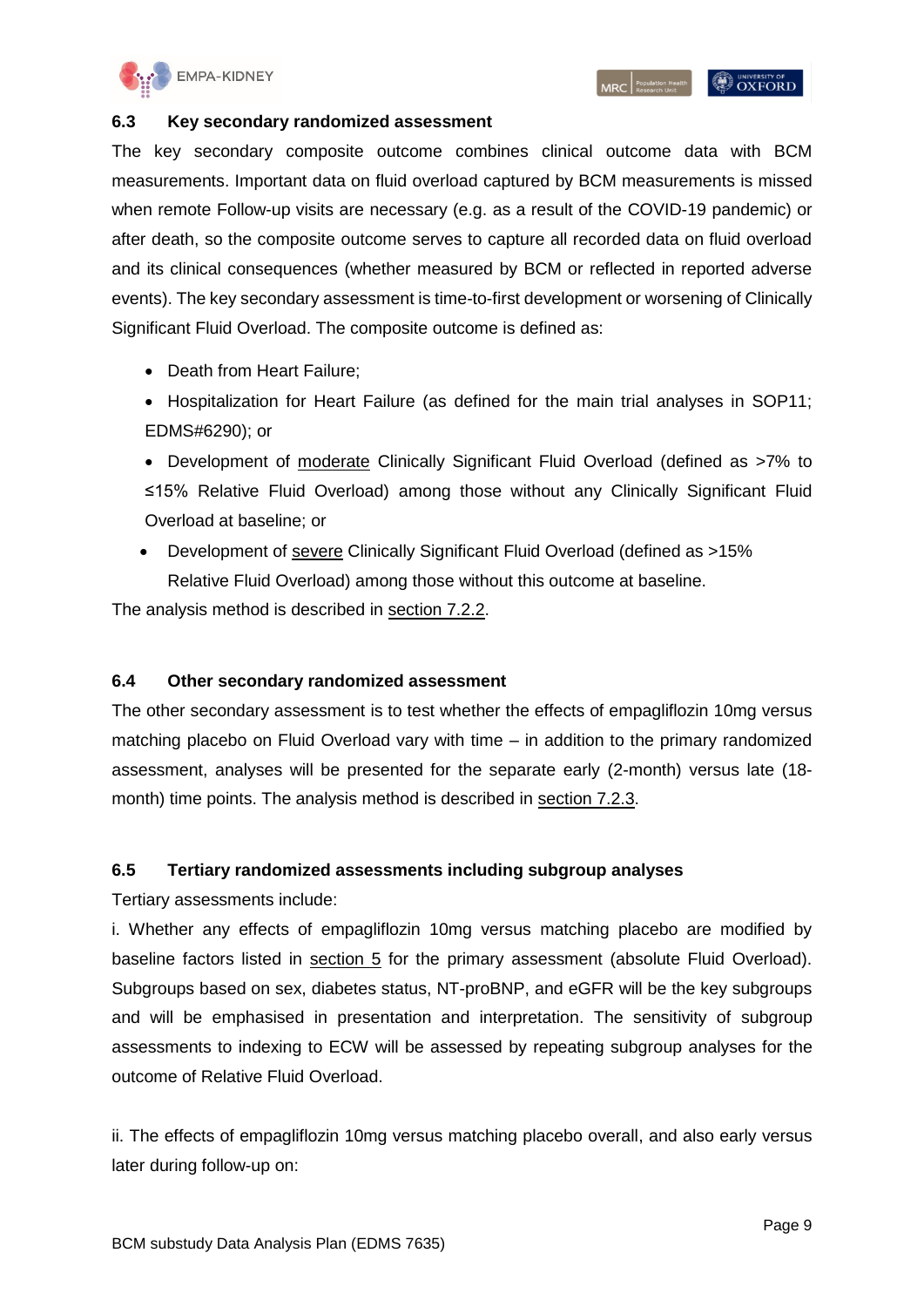

- a. Extracellular water (ECW)
- b. Intracellular water (ICW)
- c. Lean tissue index (LTI) (lean tissue mass [LTM] indexed to height)
- d. Fat tissue index (FTI) (adipose tissue mass [ATM] indexed to height)
- e. Body weight
- f. BMI
- g. Waist circumference
- h. Hip circumference
- i. Waist-to-hip ratio

iii. The effects of empagliflozin 10mg versus matching placebo on the four separate components of the key secondary outcome of development or worsening of Clinically Significant Fluid Overload.

iv. The effects of empagliflozin 10mg versus matching placebo on regression of Clinically Significant Fluid Overload from Severe (>15%) to Moderate (>7%); Severe to normal (≤7%); or Moderate to normal.

The analysis method for tertiary assessments is described in [section 7.2.4.](#page-11-2)

#### <span id="page-9-0"></span>**6.6 Additional exploratory analyses**

Additional exploratory analyses are planned however these are beyond the scope of this DAP and will be described in detail elsewhere.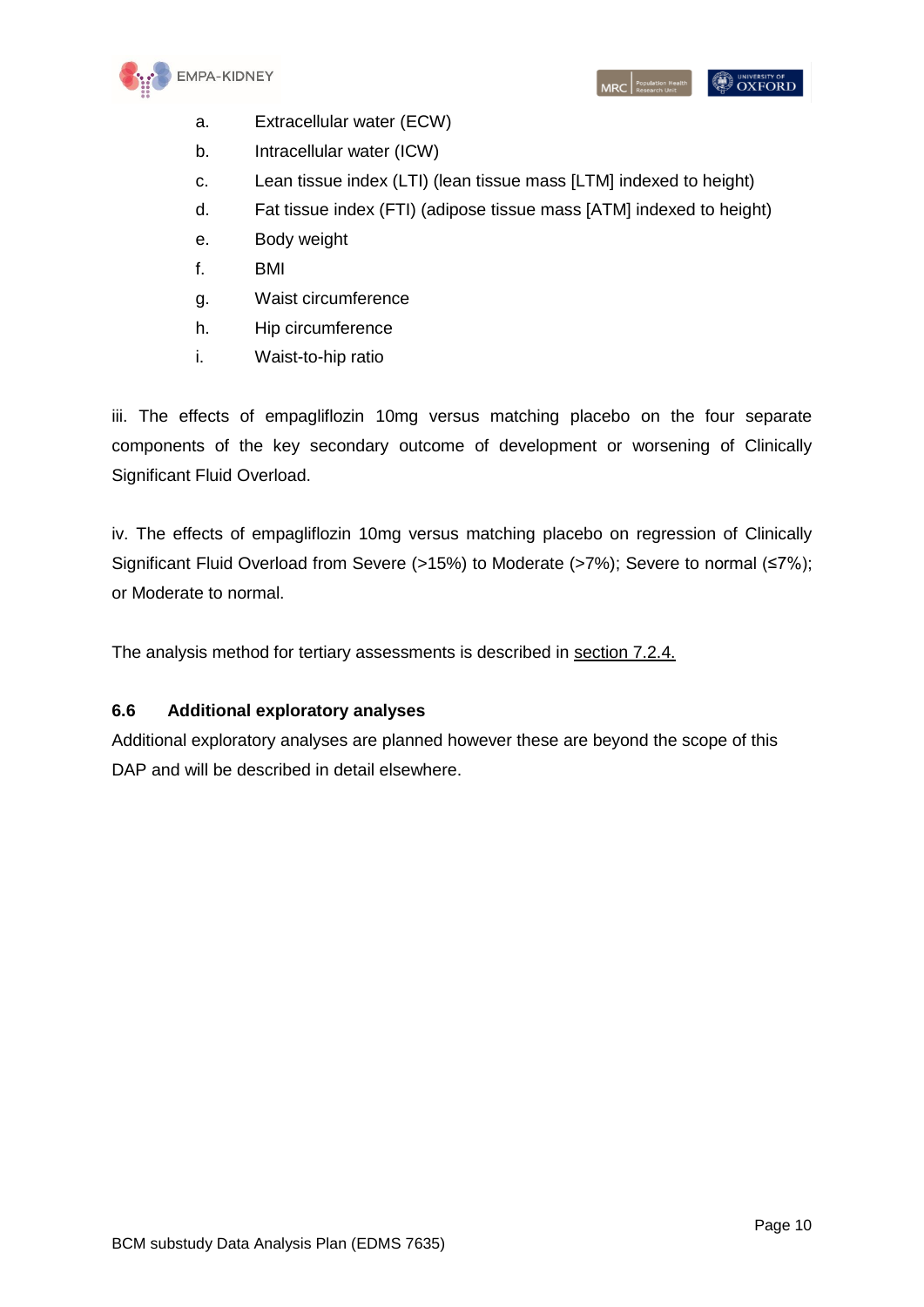

#### <span id="page-10-0"></span>**7 STATISTICAL METHODOLOGY**

#### <span id="page-10-1"></span>**7.1 Handling of missing and extreme values**

Participants with a missing baseline BCM measurement will still be included in analyses if subsequent BCM measurements are obtained within the 2- and/or 18-month Follow-up windows. Missing baseline BCM measurements will be imputed with the average observed value (in both treatment groups combined). Sensitivity analyses will be performed limited to participants with complete baseline BCM data. Participants with missing baseline values relevant to subgroup analyses will be included in the subgroup containing the average value (or the most frequent category for a binary variable). Missing Follow-up BCM measurements including Fluid Overload at 2 and 18 months will be handled in the mixed model repeated measures (MMRM) approach (as outlined in [section 7.2.1\)](#page-10-3).

#### <span id="page-10-2"></span>**7.2 Methods of analysis**

#### <span id="page-10-3"></span>*7.2.1 Primary randomized assessment*

Absolute Fluid Overload in litres will be analysed as a continuous variable. Extreme outliers (defined as >2 standard deviations from the mean) will be reviewed prior to unblinding to assess data quality and plausibility (see Appendix section  $8.1$ ). These analyses will be completed before any randomized comparisons are conducted. Differences in Fluid Overload between treatment groups will be assessed using a mixed model repeated measures (MMRM) approach adjusted for the elements included in the minimization algorithm which determined treatment allocation (age, sex, prior diabetes, eGFR, and urinary ACR [but not region as the BCM substudy was only conducted in Europe]).

The primary assessment will focus on a weighted average of the values at the two Follow-up time points with weighting based on the relative size of each Follow-up window as set out in [section 6.](#page-7-0) As the first Follow-up window (2-month Follow-up) is 370 days (days 30-400 post-Randomization) and the second window (18-month Follow-up) assumed to be 280 days (days 400-680 post-Randomization), this effectively weights information at the first Follow-up visits as 55% compared to 45% at the second. This is appropriate as we hypothesise that there will be a greater effect of empagliflozin versus placebo on Fluid Overload at 2 months versus 18 months as the effect of empagliflozin on Fluid Overload is expected to develop rapidly and diminish over time. Additionally, changes to other medication which can influence fluid balance may occur over time. Time will be included in the model as a categorical variable to avoid assuming a linear association between treatment allocation and Fluid Overload over time. The model will include fixed, categorical effects of treatment allocation, treatment-by-time interaction, and the prognostic variables used in the minimization algorithm (in the same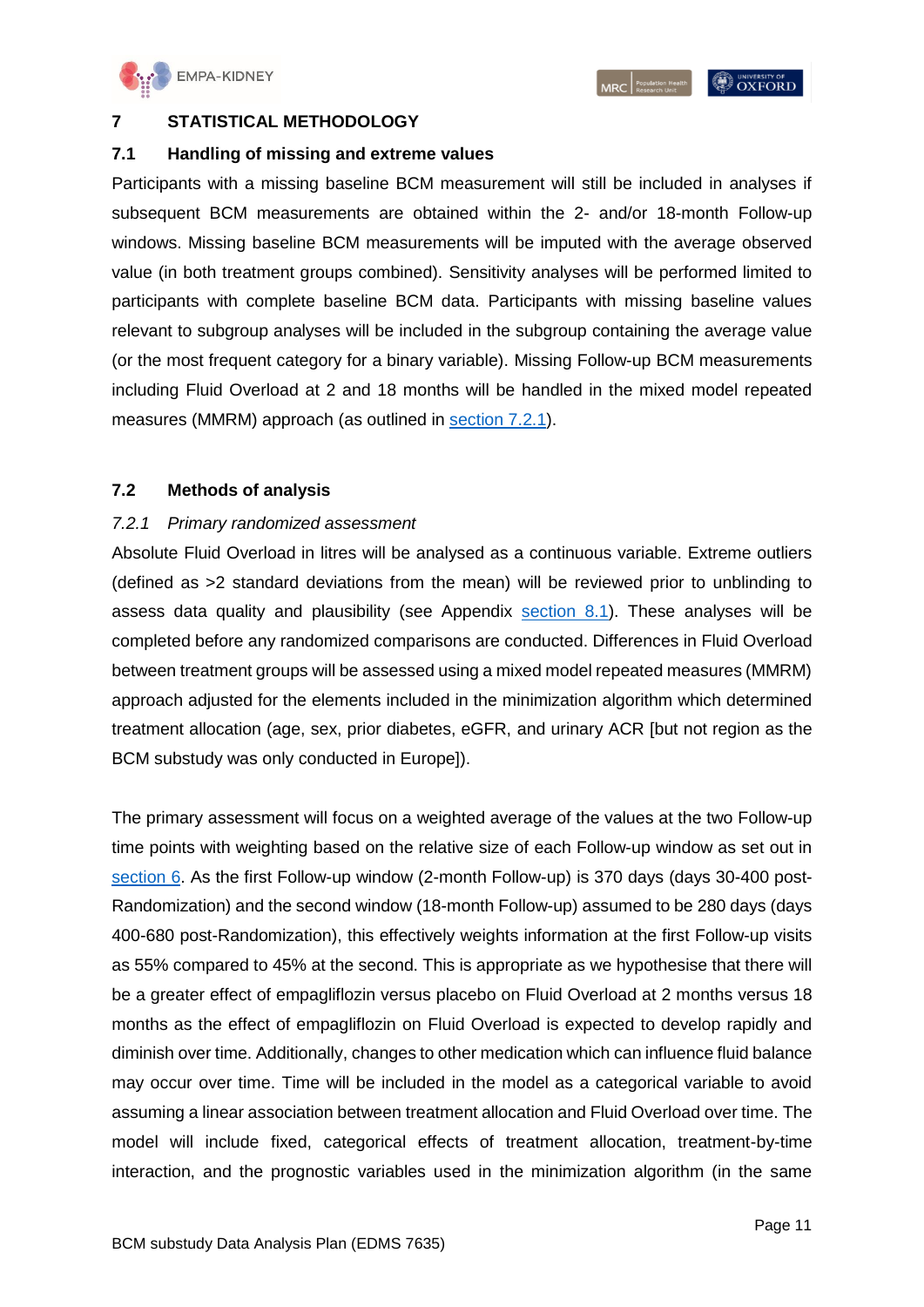

**OXFORD** 

#### <span id="page-11-0"></span>*7.2.2 Assessment for key secondary randomized assessment*

Time-to-first event analyses will use adjusted Cox regression. The general statistical methods and approaches to subgroup analyses are set out in the main Data Analysis Plan (SOP11; EDMS#6290). Follow-up for the clinical components of the composite outcome will be censored according to the main Data Analysis Plan. Follow-up for the BCM-derived components of the development or worsening of Fluid Overload outcomes (see [section 4](#page-4-0) for definitions) will be censored on the day after the last valid BCM measurement (but these individuals may remain at risk of clinical outcomes) or at death/withdrawal of consent.

#### <span id="page-11-1"></span>*7.2.3 Other secondary randomized assessment*

The effect of treatment allocation on Fluid Overload separately at 2 and 18 months (see [section 6.4\)](#page-8-1) will be analysed using the same MMRM approach outlined in [7.2.1.](#page-10-3)

#### <span id="page-11-2"></span>*7.2.4 Tertiary randomized assessments including subgroup analyses*

The same MMRM approach outlined in [section 7.2.1](#page-10-3) will be used for tertiary assessments (i) and (ii) as described in [section 6.5.](#page-8-2) Tertiary assessment (i) is an analysis of the primary outcome by subgroup. Subgroup analysis will be performed by fitting relevant interaction terms for subgroups in the MMRM model with the aim of assessing whether the proportional effects in specific subgroups are statistically different from the overall effect. Interpretation will take into account the number of subgroups assessed as well as biological rationale. Tertiary assessment (ii) will use the same MMRM approach as for the primary assessment [\(section](#page-10-3)  [7.2.1\)](#page-10-3). Tertiary assessments (iii) and (iv) which analyse effects of treatment allocation on the components of the composite key secondary outcome and regression of Clinically Significant Fluid Overload will be analysed according to the same time-to-event approach outlined in [section 7.2.2.](#page-11-0)

Further technical documentation to accompany this Data Analysis Plan may also be added as an appendix, if additional methodological details for the approaches described in section 7 are found to be required.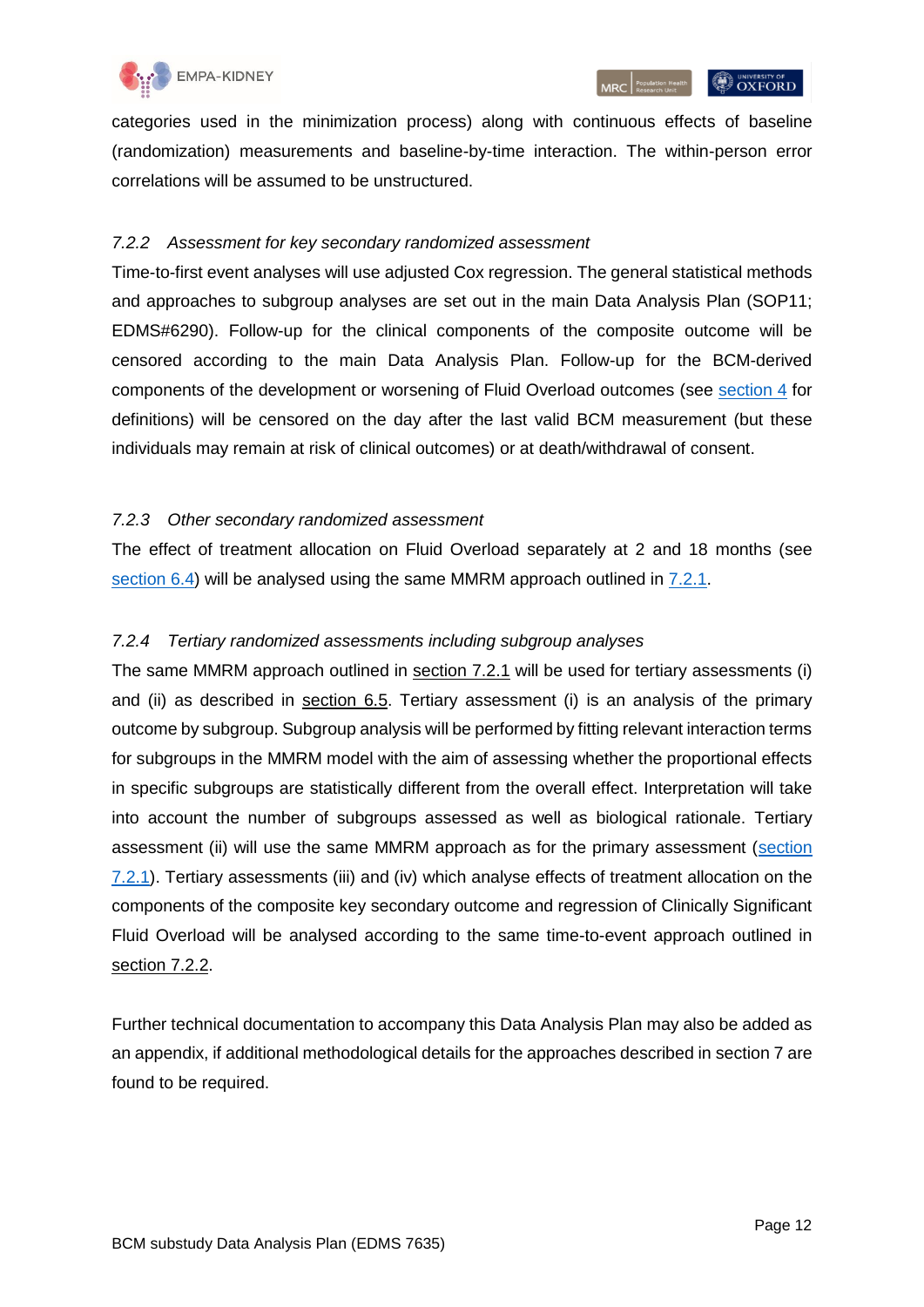# <span id="page-12-0"></span>**8 APPENDIX: DEFINITION OF VALID BCM MEASUREMENTS AND DATA HANDLING CONSIDERATIONS**

#### <span id="page-12-1"></span>**8.1 Definition of a valid BCM measurement**

To be included in analyses, an EMPA-KIDNEY participant must have at least one valid BCM measurement during Follow-up and been allocated to empagliflozin 10mg or matching placebo. To be included in analyses, each BCM measurement must have a corresponding weight measurement recorded at the same visit, from which BCM parameters can be derived according to the procedure set out in EDMS#7248.

Validity of BCM measurements will be assessed, prior to unblinding. If any of the following is true of a BCM measurement, the Cole-Cole plot<sup>1</sup> will be visually inspected to assess data quality and determine inclusion in analyses:

- A Q value<sup>2</sup> of  $<80$  (staff were trained to repeat BCM measurements if the Q value was <80; EDMS#6240)
- Absolute Fluid Overload value considered an extreme outlier<sup>3</sup>
- Multiple measurements exist on the same datacard and the difference between the highest and lowest values for absolute Fluid Overload is >0.5 litres

Visual inspection of Cole-Cole plots will be performed by a trained observer using prespecified rules blind to treatment allocation and before any unblinding, with a quality control reviewer independently reviewing at least 50 plots in duplicate. Features of the Cole-Cole plot signifying a BCM reading which is unreliable will be pre-specified and outlined separately. If there is disagreement between observers in >10% of cases, all Cole-Cole plots will be reviewed by the second observer, and disagreement resolved by conference. To further validate this approach, Cole-Cole plots will be reviewed by one observer for a random subset of 5% of readings with a Q score ≥80 to ensure that Q scores above this threshold are a reliable indicator of data quality in the cohort.

Further review of the validity of BCM measurements by treatment allocation (with appropriate statistical comparisons by treatment allocation) will include:

<sup>-</sup><sup>1</sup> The Cole-Cole plot generated by the BCM device fits a curve to the measured impedance data and defines the extracellular and intracellular resistances upon which all body composition data are based. Visual inspection of Cole-Cole plots identifies artefact within the impedance data.

<sup>&</sup>lt;sup>2</sup> The Q score is an assessment of data quality generated by the BCM where 100 is a perfect Q value.  $3$  Extreme outliers are defined as those values  $>2$  standard deviations from the mean.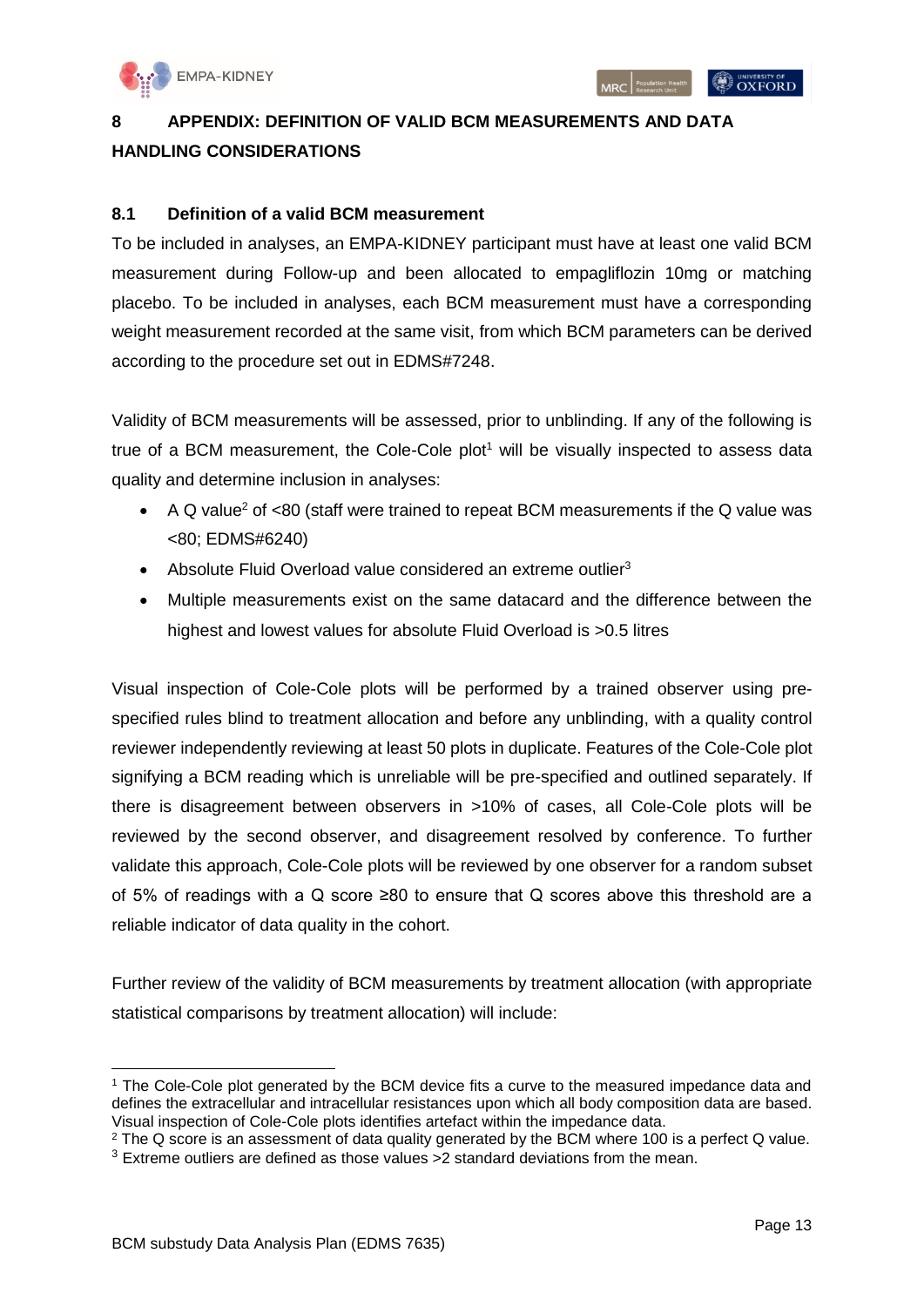

- The distribution of Q values for measurements included in randomized analyses (with additional analyses reviewing the impact of the selecting Q value for defining a valid BCM measurement considered)
- The distribution of time-to-measurements from Randomization for each Follow-up window.

Information on completeness of valid BCM data at each visit (i.e. number of participants with at least one valid BCM measurement at each visit, no valid BCM measurement but at least one invalid measure, or no BCM measurement) will be presented in the substudy CONSORT flow diagram.

#### <span id="page-13-0"></span>**8.2 Handling multiple BCM measurements**

#### <span id="page-13-1"></span>*8.2.1 Multiple valid BCM measurements at the same visit*

In all analyses, if more than one valid BCM measurement is available at a single Follow-up visit (i.e. date), the measurement with the highest Q value will be used and additional measurements ignored. In the situation where >1 valid measurements are obtained with an identical Q value, the first measurement will be used.

#### <span id="page-13-2"></span>*8.2.2 Multiple valid BCM measurements within a Follow-up window*

In all analyses, if valid BCM measurements are made on more than one day within a Followup period, then the valid BCM measurement made on the day nearest the ideal follow-up day will be used and other BCM measurement excluded (see [section 6](#page-7-0) for Follow-up days). In the situation where >1 valid BCM measurements are obtained within the Follow-up window on dates which are equidistant from the ideal Follow-up date, a mean value will be calculated and used in analyses. This is considered a more scientifically robust approach in this unique situation due to the hypothesised interaction of time in the association between treatment allocation and Fluid Overload which means that selecting one or other equidistant measurement on the basis of Q values could introduce bias.

#### <span id="page-13-3"></span>*8.2.3 Multiple measurements at different visits on a single BCM card*

Where data for two separate visits is recorded on a single BCM card, valid BCM results will be derived for the separate visits, wherever possible.

#### <span id="page-13-4"></span>**8.3 Data processing: BCM variables**

The BCM provides measurement of:

Extracellular water (ECW) resistance (denoted as  $R_e$ )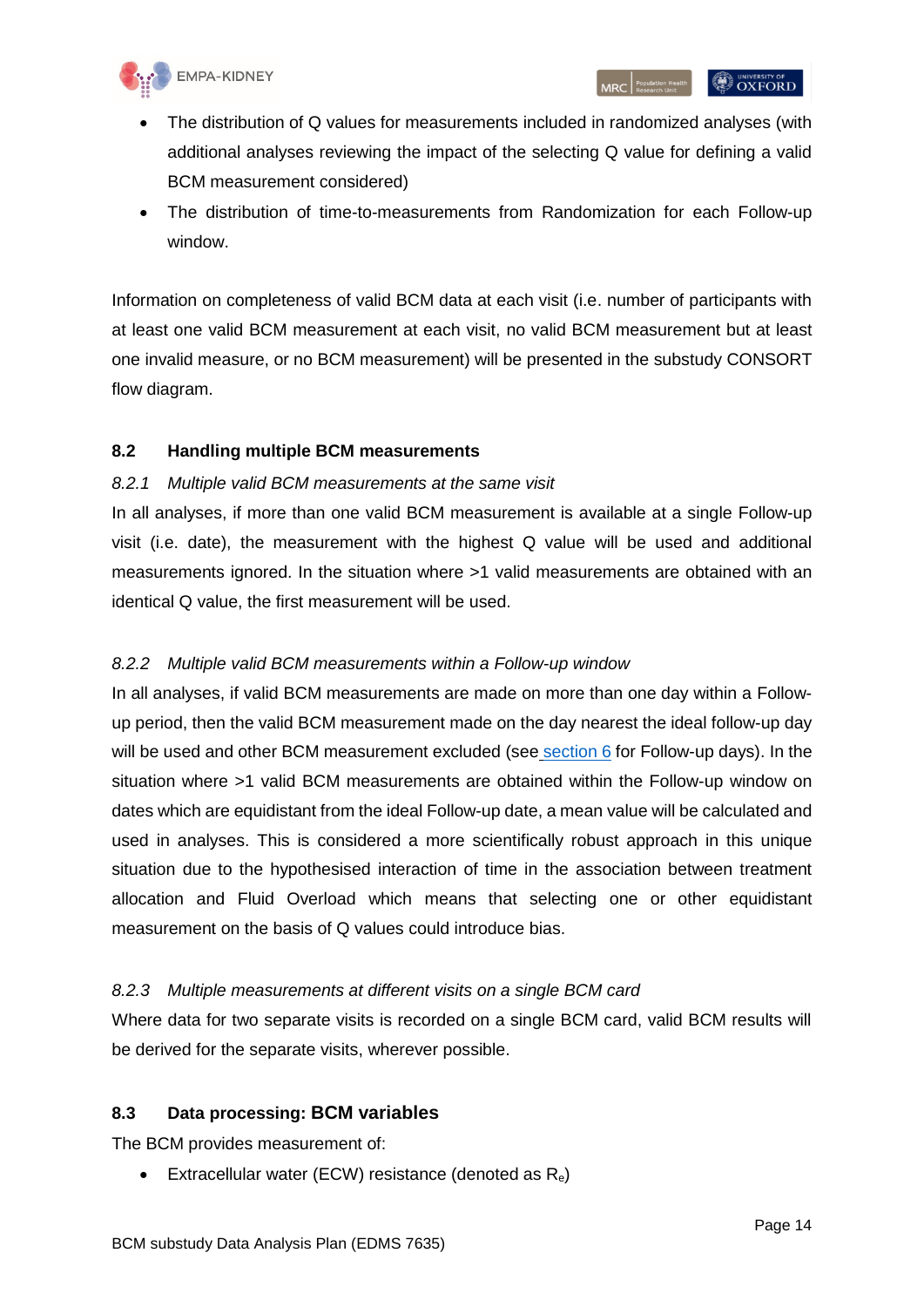

**OXFORD** 

Intracellular water (ICW) resistance (denoted as  $R_i$ )

BCM data are downloaded to study-specific laptops in a .pat file format and imported into a Microsoft Excel™ spreadsheet according to the procedure set out in EDMS#7248.

The following data are extracted from the analysis database to allow processing of the BCM data:

- Age, recorded in whole years at the time of each BCM measurement
- Weight, measured in kilograms, at the time of each BCM measurement
- Height, measured in centimetres, at Randomization
- Sex, recorded as male or female, at Randomization

along with Re and Ri reported by the BCM

Standard formulae will be applied to methodology described by Moissl and Chamney et al (11, 12)  $<sup>1</sup>$  to derive the following:</sup>

- Body mass index (BMI) in  $kg/m^2$  using height and weight
- Extracellular water (ECW) in litres
- Intracellular water (ICW) in litres
- Total body water (TBW) in litres, by addition of ECW and ICW values
- Absolute Fluid Overload in litres
- Relative Fluid Overload (indexed to ECW), expressed as %
- Lean tissue index (LTI)
- Fat tissue index (FTI)

-

<sup>1</sup> Methods will use different coefficients to those available in published literature which have been shared with appropriate permissions in place.